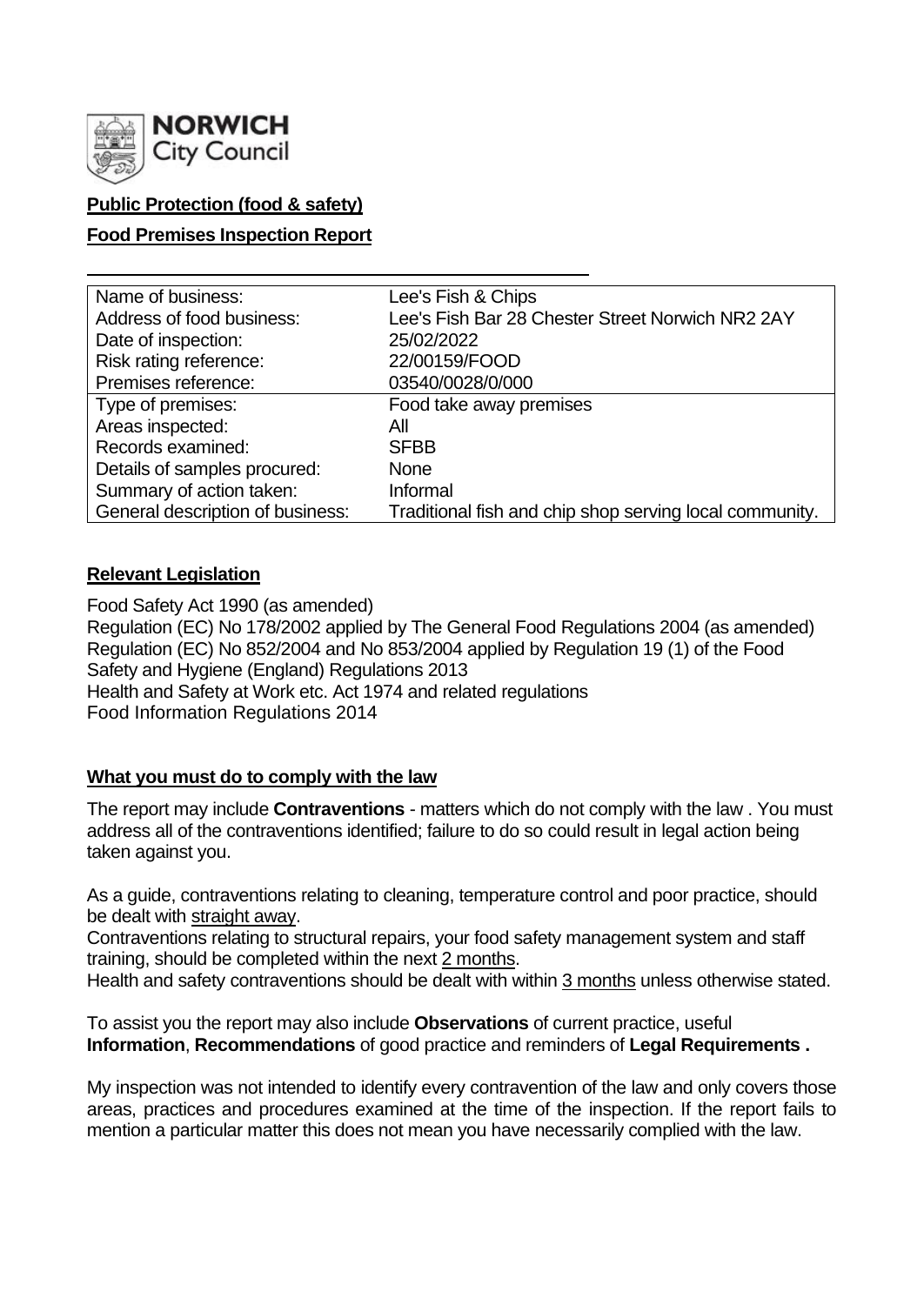# **FOOD SAFETY**

### **How we calculate your Food Hygiene Rating:**

The food safety section has been divided into the three areas which you are scored against for the hygiene rating: 1. food hygiene and safety procedures, 2. structural requirements and 3. confidence in management/control procedures. Each section begins with a summary of what was observed and the score you have been given. Details of how these scores combine to produce your overall food hygiene rating are shown in the table.

| <b>Compliance Area</b>                     |          |    |           | <b>You Score</b> |               |    |           |    |                |  |
|--------------------------------------------|----------|----|-----------|------------------|---------------|----|-----------|----|----------------|--|
| Food Hygiene and Safety                    |          |    |           | $\Omega$         | 5             | 10 | 15        | 20 | 25             |  |
| <b>Structure and Cleaning</b>              |          |    |           | $\Omega$         | 5.            | 10 | 15        | 20 | 25             |  |
| Confidence in management & control systems |          |    |           | $\Omega$         | 5.            | 10 | 15        | 20 | 30             |  |
|                                            |          |    |           |                  |               |    |           |    |                |  |
| <b>Your Total score</b>                    | $0 - 15$ | 20 | $25 - 30$ |                  | $35 - 40$     |    | $45 - 50$ |    | > 50           |  |
| <b>Your Worst score</b>                    | 5        | 10 | 10        |                  | 15            |    | 20        |    | $\blacksquare$ |  |
|                                            |          |    |           |                  |               |    |           |    |                |  |
| <b>Your Rating is</b>                      | 5        | 4  |           | 3                | $\mathcal{P}$ |    |           |    | $\overline{0}$ |  |

Your Food Hygiene Rating is 3 - a generally satisfactory standard

## **1. Food Hygiene and Safety**

Food hygiene standards are high. You demonstrated a very good standard of compliance with legal requirements. You have safe food handling practices and procedures and all the necessary control measures to prevent cross-contamination are in place. Some minor contraventions require your attention. **(Score 5)**

000300

### Contamination risks

**Contravention** The following exposed food to the general risk of cross-contamination with bacteria or allergens or its physical contamination with dirt, foreign objects or chemicals:

• uncovered foods in fridges/ freezers.

#### Hand-washing

**Observation** I was pleased to see hand washing was well managed.

#### Personal Hygiene

**Observation** I was pleased to see that standards of personal hygiene were high.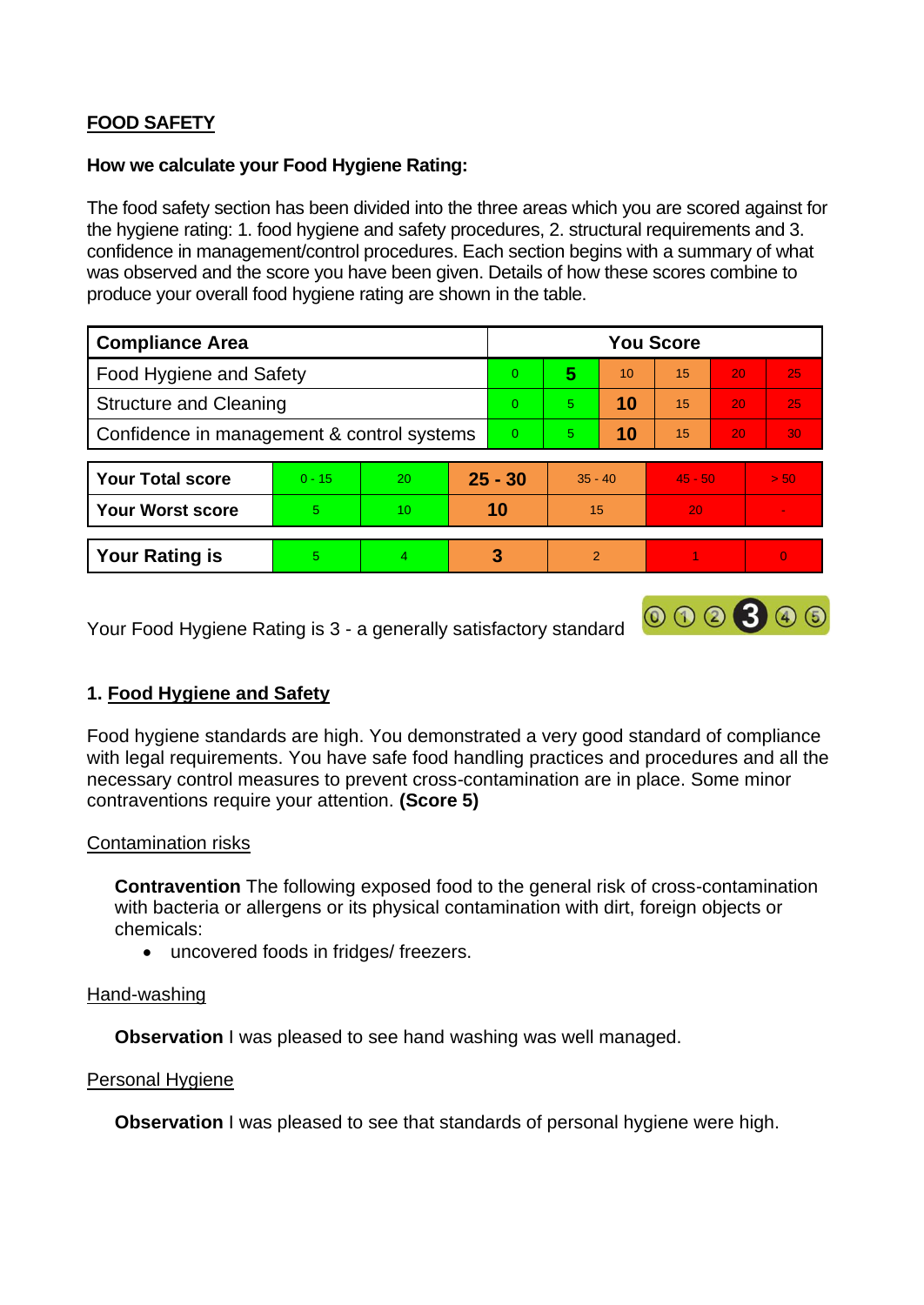## **2. Structure and Cleaning**

The structure facilities and standard of cleaning and maintenance are of a generally satisfactory standard but there are some repairs and/or improvements which are required in order for you to comply with the law. Pest control and waste disposal provisions are adequate. The contraventions require your attention; although not critical to food safety they may become so if not addressed. **(Score 10)**

### Cleaning of Structure

**Contravention** The following items were dirty and require more frequent and thorough cleaning:

- floor/wall junctions
- electric fly killer and tray
- high level cleaning

**Contravention** The following items could not be effectively cleaned and must be covered or made non-absorbent:

• mdf or chipboard shelves

### Cleaning of Equipment and Food Contact Surfaces

**Contravention** The following items are dirty and must be cleaned:

• fridge and freezer seals

### **Maintenance**

**Contravention** The following had not been suitably maintained and must be repaired or replaced:

- loose coving at wall floor junction
- Insector to not working,

## **3. Confidence in Management**

There are generally satisfactory food safety controls in place although there is evidence of some non-compliance with the law. All the significant food hazards are understood and controls are in place. Your records are appropriate and generally maintained but some deficiencies were identified. Some minor issues were identified relating to staff supervision and training. You have a satisfactory track record. The contraventions require your attention; although not critical to food safety they may become so if not addressed. **(Score 10)**

### Proving Your Arrangements are Working Well